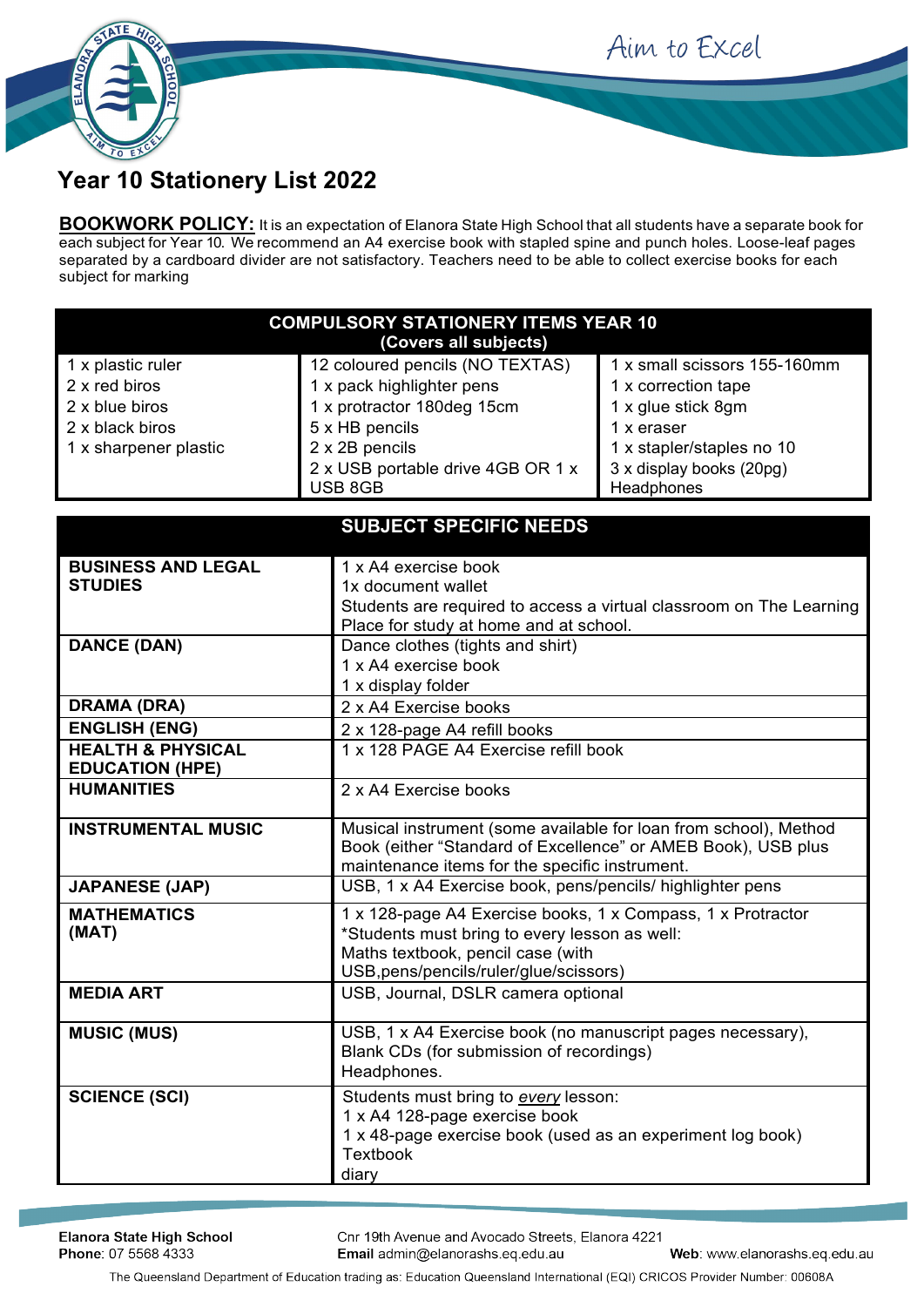| <b>TECHNOLOGY -</b><br><b>GRAPHICS</b>           | A4 Display Folder, USB, diary and pencil case (with blue/black and<br>red pens/pencils (2H) &rubber/ruler). |
|--------------------------------------------------|-------------------------------------------------------------------------------------------------------------|
| <b>TECHNOLOGY-</b><br><b>DIGITAL</b>             | A4 Display Folder, USB, diary and pencil case (with blue/black and<br>red pens/pencils (2H) &rubber/ruler). |
| <b>TECHNOLOGY</b><br><b>FOOD &amp; NUTRITION</b> | Ingredients for take home cookery, 1 x exercise book.                                                       |
| <b>TECHNOLOGY-</b><br><b>HOSPITALITY (HSP)</b>   | Ingredients for take home cookery, 1 x exercise book                                                        |
| <b>TECHNOLOGY-</b><br><b>FOOD AND TEXTILES</b>   | Fabric and notions for practical sewing article, 1 x A4 journal book                                        |
| <b>TECHNOLOGY-</b><br><b>INDUSTRIAL SKILLS</b>   | A4 Display Folder                                                                                           |
| <b>VISUAL ART STUDIES (ARV)</b>                  | USB device recommended                                                                                      |

Information regarding the Bring Your Own Device scheme can be found overleaf.